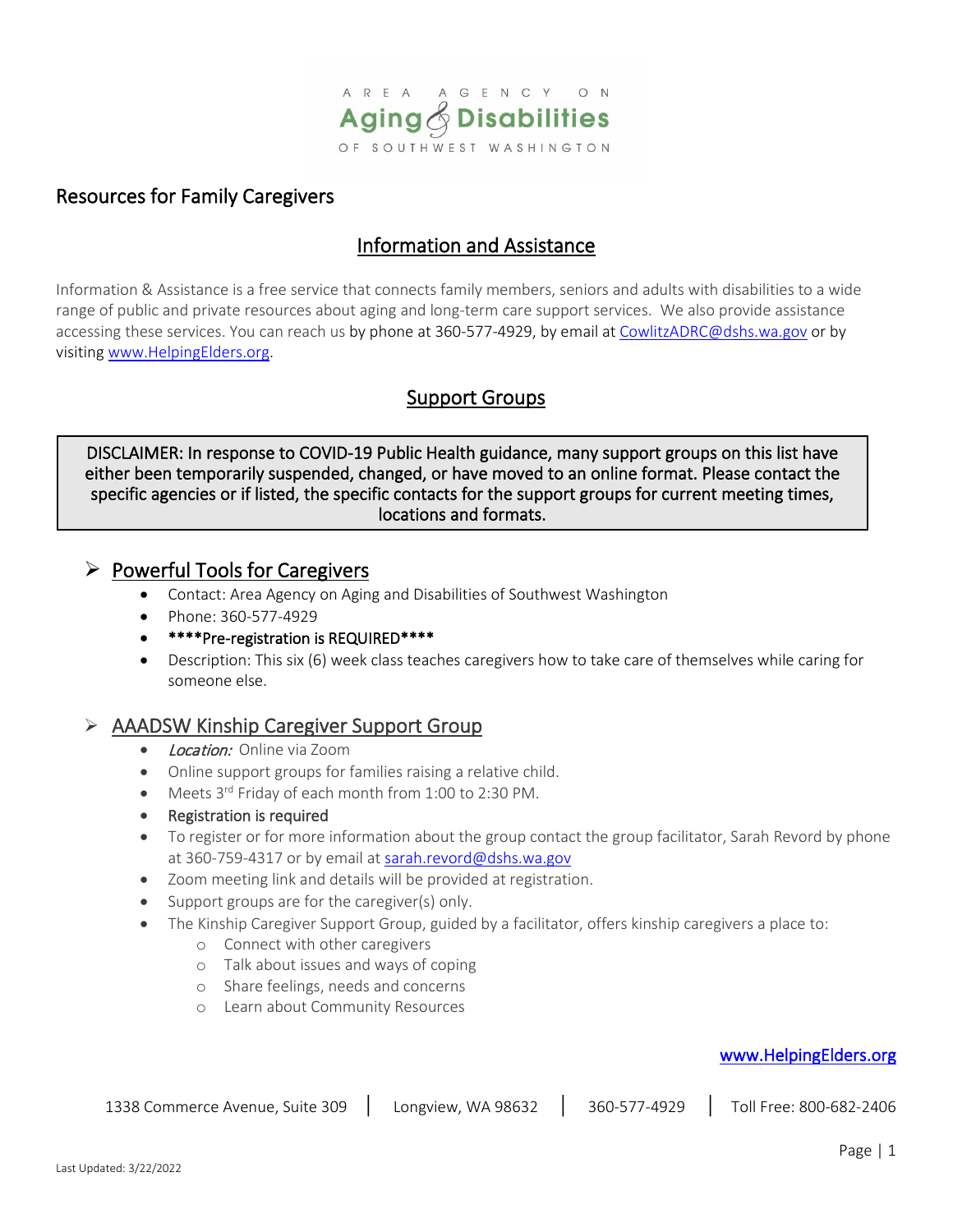# $\triangleright$  Memory Care Support Groups

- Contact: Memory Care Support Groups at Canterbury Gardens
- Phone: 360-423-2200
- Location 1: Canterbury Gardens
	- o Meets the 1<sup>st</sup> Tuesday of each month at 10:00 AM
	- o Address: 1457 3rd Avenue, Longview, WA 98632.
	- o Day Care provided.
- **Location 2:** Kaiser-Longview Office
	- o Kaiser Health Insurance NOT required to attend
	- o Meets the 3rd Thursday of each month at 6:30 PM
	- o Address: 1230 7<sup>th</sup> Avenue, Longview WA 98632
	- o Day Care provided at Canterbury Gardens.

### $\triangleright$  Fibromyalgia Support Group of Cowlitz County and Beyond

- Contacts: Carol
- Phone: 360-423-7543
- Location: VFW Longview (This is a new location as of 3/14/18)
- Address: 4311 Ocean Beach Highway, Longview, WA 98632
- Meets the 2<sup>nd</sup> Wednesday of the month from 11:00 AM 1:00 PM
- No cost
- Pre-registration not required, walk-ins welcome
- Description: An uplifting support group for those who have Fibromyalgia and their care partners.

## $\triangleright$  Parkinson's Disease Support Group

- Contact: Parkinson's Support Groups at Canterbury Inn
- Phone: 360-425-7947
- Meets the 3<sup>rd</sup> Wednesday of each month at 2:00 PM at Canterbury Inn
- Location: 1324 3<sup>rd</sup> Avenue, Longview, WA 98632

### $\triangleright$  Brain Injury Support Group

- Contact: Carla-Jo Whitson
- Phone: 360-991-4928
- Email[: carlajow@biawa.org](mailto:carlajow@biawa.org)
- Location: Pietrio's Pizzeria, 614 Commerce Avenue, Longview WA
- Meets the  $2^{nd}$  Thursday of each month from 11:30 AM 12:30 PM
- No cost
- Open to survivors, loved ones and caregivers
- No pre-registration required, walk in's welcome
- $\bullet$  It is suggested that you call prior to your 1<sup>st</sup> visit to confirm the group hasn't been cancelled or changed.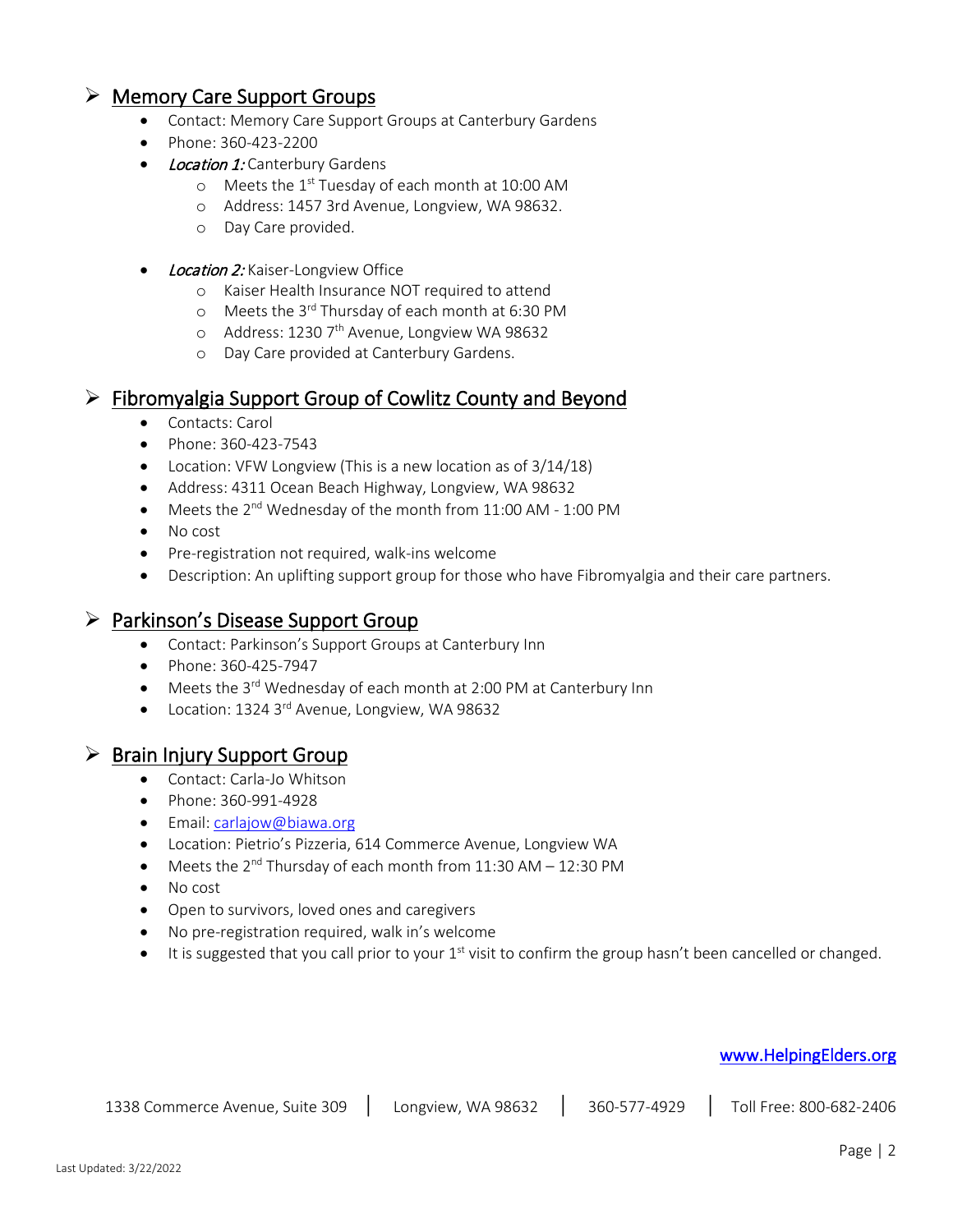# ▶ National Alliance on Mental Illness (NAMI) Southwest Washington-Vancouver Office

- <https://namiswwa.org/>
- Phone: 360-695-2823
- Address: 2500 Main Street, Suite # 120, Vancouver WA 98660 (Serving Clark, Cowlitz, Skamania and Wahkiakum counties)
- Email[: info@namiswwa.org](mailto:info@namiswwa.org)
- Due to frequent changes and the change to meeting online for support groups, please go to: <https://namiswwa.org/zoom/> to find support group days, times, and locations.

# $\triangleright$  VA Portland Health Care System Caregiver Support Program

- <https://www.portland.va.gov/services/caregiver/index.asp>
- For more information on the VA Portland Caregiver Program or to enroll please call: 503-273-5210
- VA Portland Caregiver Support Program is available to Family Caregivers of Veterans of all eras.

#### **Caregiver Support Line**

- o 1-855-260-3274
- o A toll free number for Caregivers, Veterans and/or Community Partners to call for supportive counseling, information, education and/or Caregiver Support Coordinators.

#### • Caregiver Support Program Support Group

- o Drop-in support group
- o Provides Education and emotional support to caregivers
- o Contact VA Portland Caregiver Program for more information or to enroll
- $\circ$  Meets 1<sup>st</sup> and 3<sup>rd</sup> Monday of each month from 1:00 3:00 PM
- o Location: VA Portland, 3710 SW US Veterans Hospital Road, Building 101, Room 207, Portland, OR 97239
- o Phone: 800-767-1750 access code 19041#

### • Gentle Yoga for Family Caregivers

- o Meets  $2^{nd}$  and  $4^{th}$  Monday of each month from  $1:00 2:15$  PM
- o Location: VA Portland, 3710 SW US Veterans Hospital Road, Building 101, Room 201, Portland, OR 97239
- o No cost
- o Contact VA Portland Caregiver Program for more information and to enroll
- o Gentle yoga classes to improve and sustain well-being for Caregivers of all skill levels. Classes focus on safe and gentle stretches to enhance over all mind/body balance.
- o Caregivers may bring the Veteran they are caring for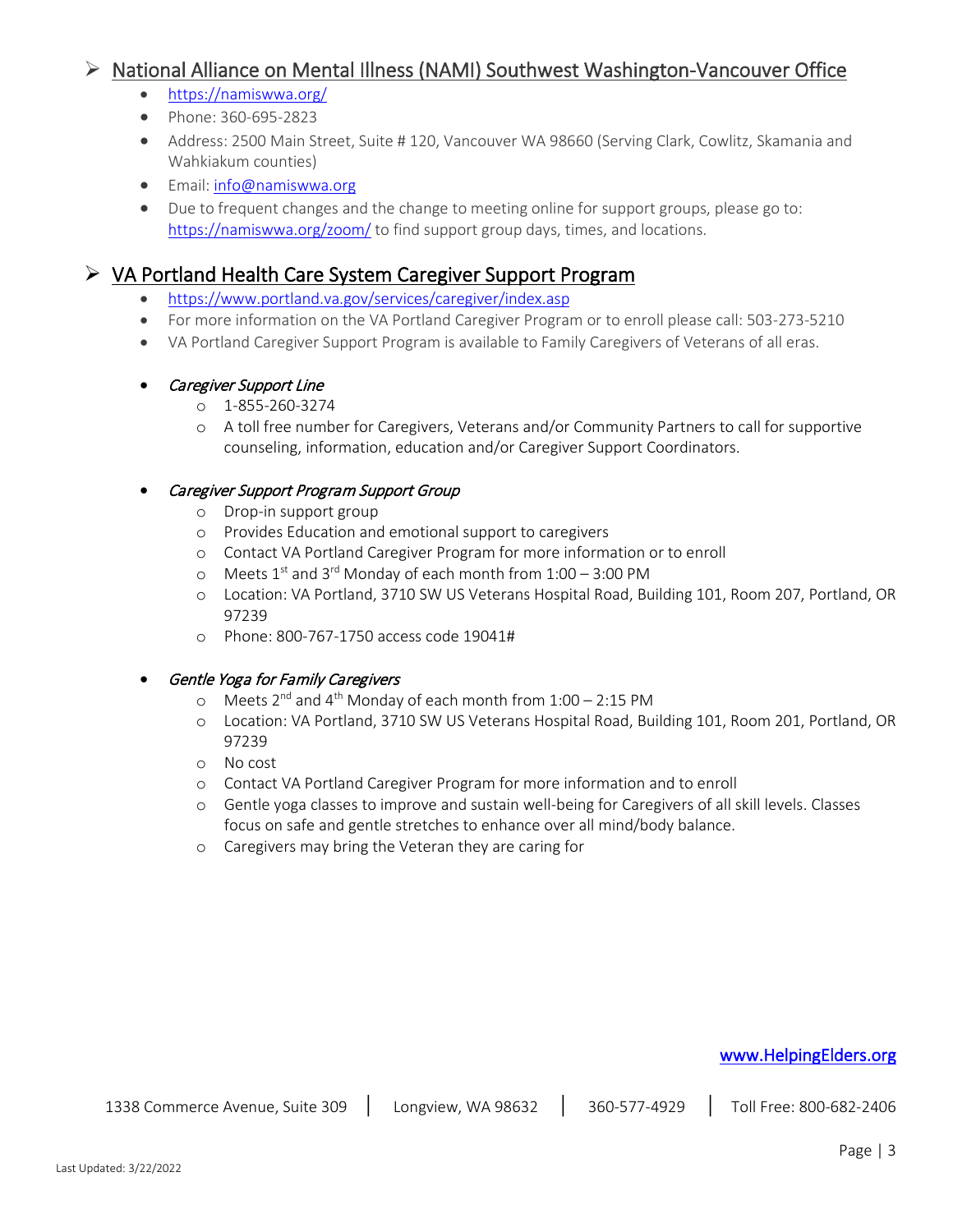#### • Wellness Café-Vancouver VA Campus

- o Meets 1st Thursday of each month from 10:00 11:00 AM
- o Location: VA Vancouver Campus, 1601 E 4<sup>th</sup> Plain Boulevard, Columbia Room, Building 11, Room 305, Vancouver WA
- o Contact: Maria Loebach
- o Phone: 503-729-0781
- o Email[: Maria.Loebach@va.gov](mailto:Maria.Loebach@va.gov)
- o Explore a variety of holistic self-care practices that support health and well-being. A self-care practice will be presented at each gathering. Education will be provided regarding the physical, mental and emotional benefits, with an opportunity to practice and experience each new skill.

#### • The Savvy Caregiver Program

- o A six session psycho-educational series designed especially for unpaid caregivers of loved ones with dementia. This program is offered for veterans and caregivers of veterans through the Portland VA Medical Center.
- o For more information or to enroll contact Kristi Ketchum at 503-220-8262 ext. 58594

### $\triangleright$  Bereavement Support Information

- Description: The Spiritual Care Department at PeaceHealth St. John Medical Center can offer assistance with end of life issues and concerns.
- Address: 1615 Delaware Street, Longview WA 98632
- For information please call: 360-414-7575

### $\triangleright$  Community Home Health & Hospice

- Phone: 360-703-0300 (Grief Support Services) \*Note: this is a long distance phone number\*
- Email[: GriefSupport@chhh.org](mailto:GriefSupport@chhh.org)
- *For all Community Home Health & Hospice adult or youth support groups and classes listed below:* Due to frequent changes and the change to meeting online for some support groups, please go to: <https://www.chhh.org/services/grief-support/> to find days, times and locations.
- Please contact Community Home Health & Hospice directly for additional information on how to register for classes or support groups.

### *Grief Support Groups (ADULT)*

- \*\*\*\*Pre-registration is REQUIRED\*\*\*\*
- Description: Find peer support in a caring environment for adults who are grieving the loss of a loved one.
- All sessions are free.
- Adults may drop in on a couple of sessions to see if a group is right for them.

### *Grief Support Groups (YOUTH, Ages 5 - 17)*

- \*\*\*\*Pre-registration is REQUIRED for YOUTH support groups\*\*\*\*
- YOUTH Support Groups run October August (no youth groups in September)
- Youth Support Groups are split into Children's Support (Elementary School) and Teen Support (Middle/High School)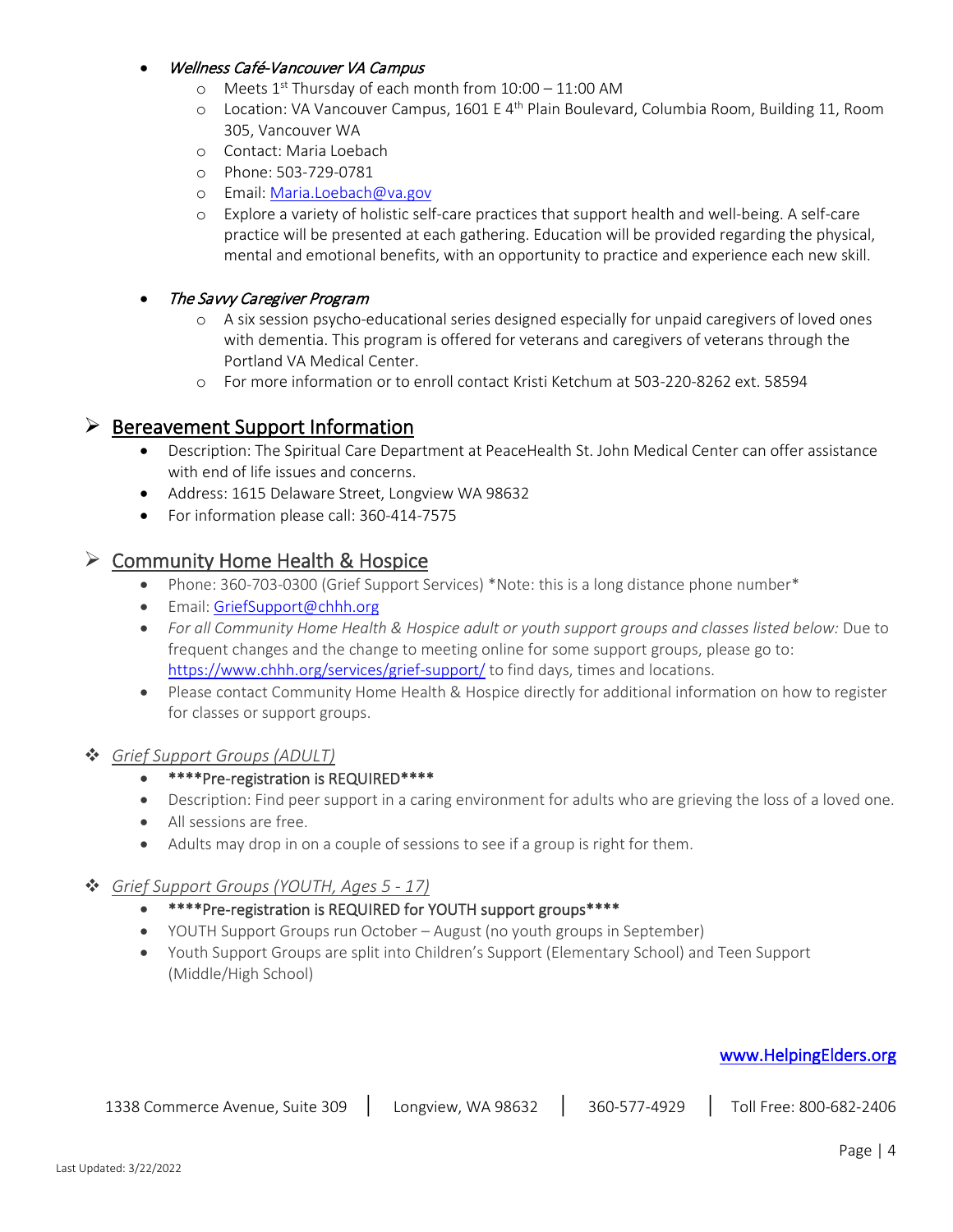• Children and teens enrolled have the opportunity to attend Camp Cedars in the summer. Camp Cedars helps children continue their grief work in a supportive, camp environment. Facilitated by trained staff, camp activities include, talking circles, art, games and storytelling.

### *Classes (ADULT)*

### Survivors of Suicide Loss:

- o \*\*\*\*Pre-registration is REQUIRED\*\*\*\*
- o Eight (8) week classes which are scheduled throughout the year.
- o Attendance is imperative. Please plan to stay for full class.
- o Only one (1) member of a family may participate in each eight (8) week session.

#### Grief Recovery Method-Bereavement Class:

#### o \*\*\*\*Pre-registration is REQUIRED\*\*\*\*

- o Eight (8) week classes which are scheduled throughout the year.
- o Group size is limited to 8. Attendance is imperative for optimum benefit. Please plan to attend each of the 8 classes.
- o Description: This group will be facilitated by a trained Grief Recovery Specialist and utilizes written material and assignments to explore and process grief.

### > Walk Through Grief:

### o \*\*\*\*Pre-registration is REQUIRED\*\*\*\*

- o Six (6) week classes which are scheduled throughout the year.
- o Recommended for people 3-6 months after the loss of a loved one.
- o Description: This educational group on grief will give attendees the vocabulary and an understanding of grief to make the support groups more impactful.

### $\triangleright$  HOPE Dementia Support

- [www.hopedementiasupport.org](http://www.hopedementiasupport.org/)
- Phone: 360-513-5754
- Email[: alwayshopeinfo@gmail.com](mailto:thereisalwayshopeinfo@gmail.com)
- Groups are free to attend
- Free respite care is available for some groups, contact group facilitator for more information.
- Please visit<https://hopedementiasupport.org/find-a-support-group/> to find support group facilitators, days, times, and locations. *Some groups are online and some are in person*, any questions, contact the facilitator of the group.